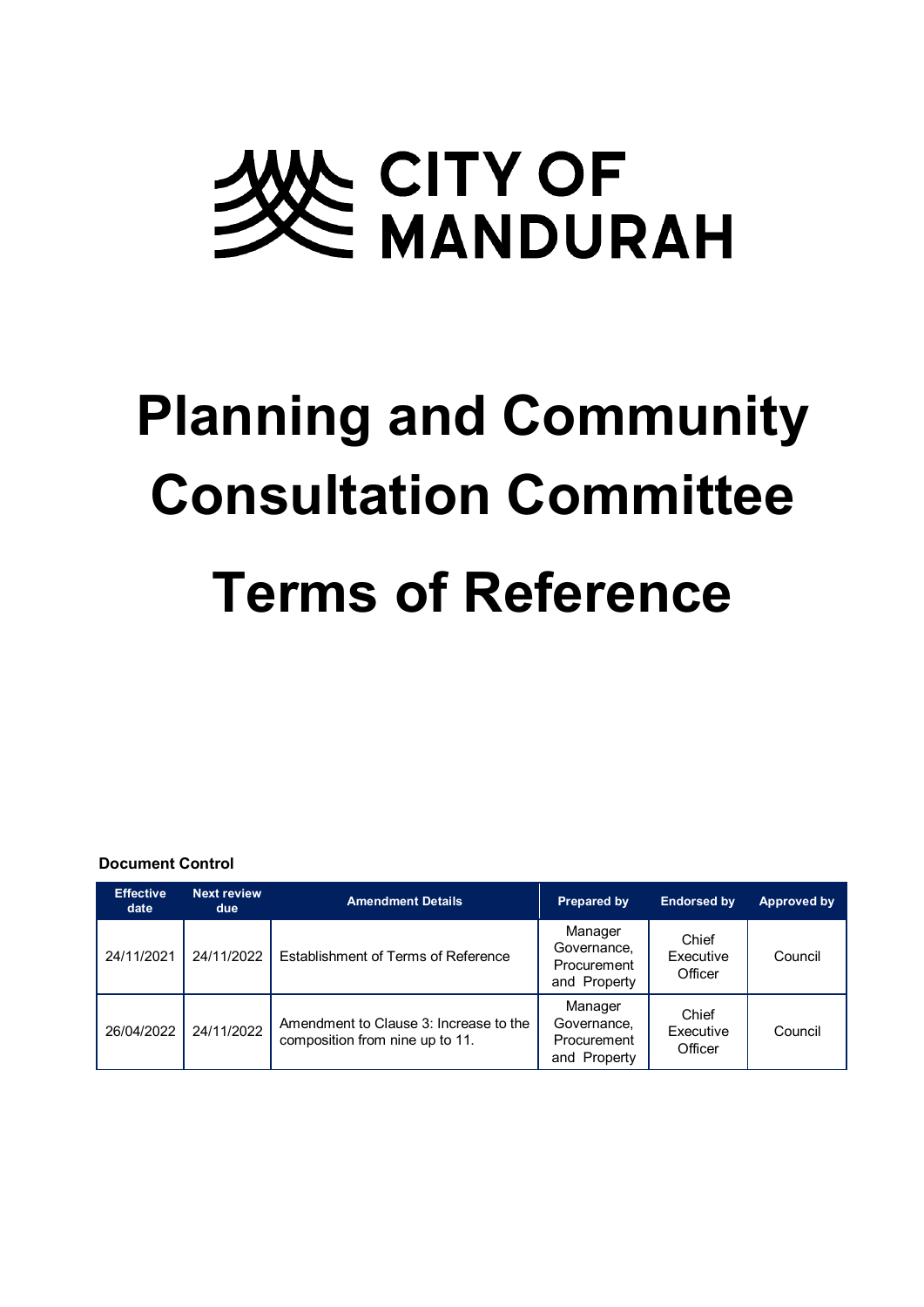# 1. Committee's authority and purpose

# **Authority**

In accordance with section 5.8 of the *Local Government Act 1995* (**the Act**), the Council of the City of Mandurah (**the City**) has established a Planning and Community Consultation Committee (**the Committee**). The Committee will operate in accordance with all relevant provisions of the Act and the *Local Government (Administration) Regulations 1996*.

The Committee is to provide guidance and assistance to Council on matters relevant to its terms of reference. This role is designed to facilitate informed decision-making by Council in relation to its legislative functions and duties that have not been delegated to the CEO.

The Committee is a formally appointed committee of the Council and is responsible to the Council. The Committee does not have executive powers or authority to implement actions in areas over which the CEO has legislative responsibility and does not have any delegated financial responsibility. The Committee does not have any management functions and cannot involve itself in management processes or procedures.

# **Purpose**

The purpose of the Committee is to recommend appropriate action to Council on matters that are of significance to or have a broader impact on the community.

# 2. Committee's responsibilities

The Committee is to recommend appropriate action to Council on matters dealing with:

- 1. Matters of a strategic nature that involve formal public consultation.
- 2. Strategic town planning matters.
- 3. Land development matters.
- 4. Other matters referred by Council or the CEO.

# 3. Committee membership

# **Composition**

The Committee shall comprise of up to 11 Elected Members. The Council can appoint one or more deputies to the Committee at any time.

The Committee shall appoint one of the 11 Elected Members as Committee Chairperson.

The tenure of members' appointment to the Committee must be compliant with Section 5.11 of the Act, being up to two years, terminating on the day of the Ordinary Council elections, at which time all Elected Members will be eligible for reappointment.

Committee members who are Elected Members must make a disclosure of interest in accordance with section 22 of the *Code of Conduct for Elected Members, Committee Members and Candidates*, in a written notice given to the CEO before the meeting or at the meeting immediately before the matter is discussed.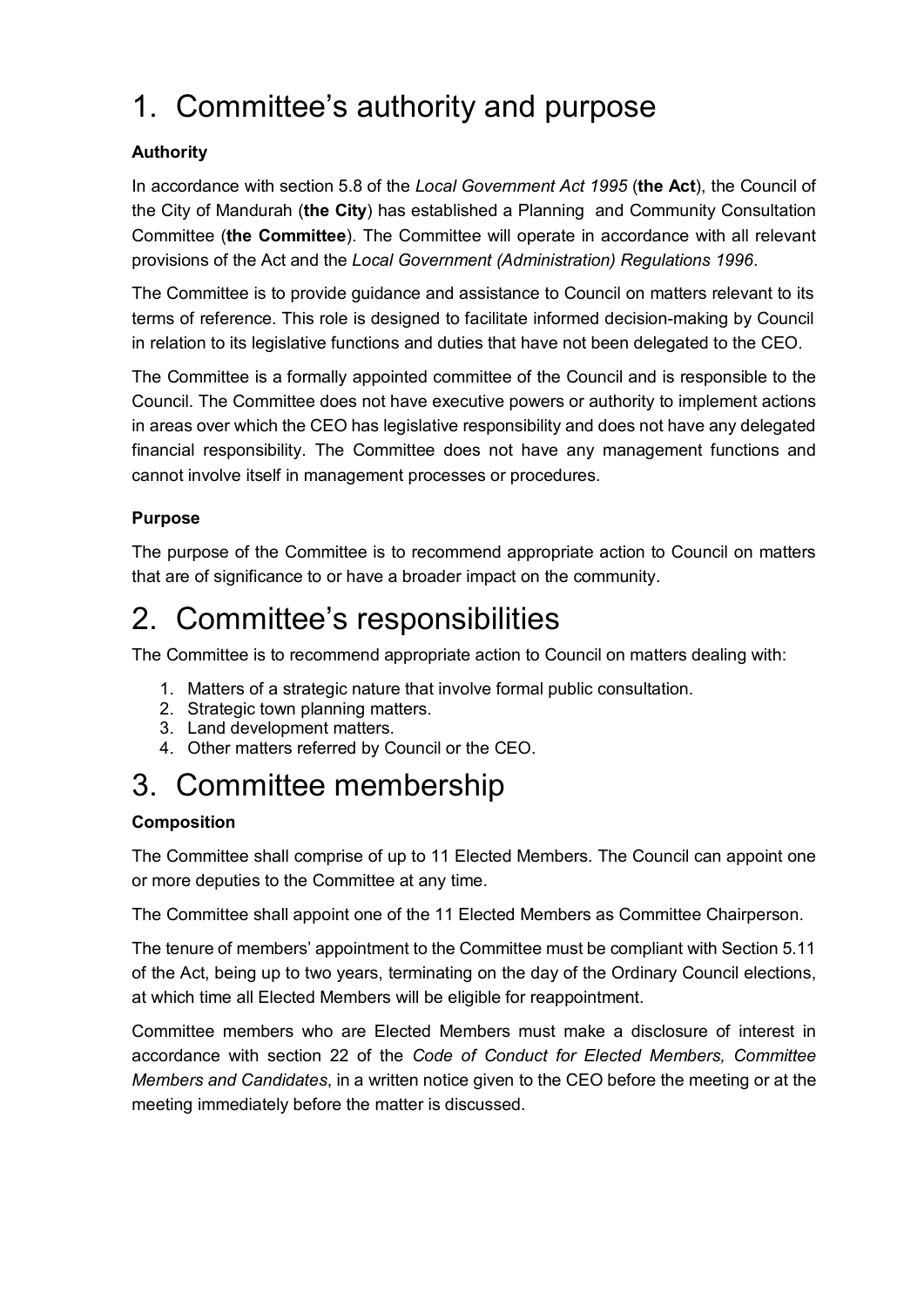# **Termination of appointment**

Council may terminate the appointment of any member prior to the expiry of their term, if:

- The Committee Chairperson considers that the member is not making a positive contribution to the Committee.
- The member is found to be in breach of the Council's *Code of Conduct for Elected Members, Committee Members and Candidates* or a serious contravention of the Act.
- The member's conduct, action or comments bring the City of Mandurah into disrepute.

### **Committee member entitlements**

All Committee members will be provided with appropriate training and professional development to be determined by the Committee, provided that adequate funds are available in the City of Mandurah budget for this purpose.

# 4. Role of City staff

The following will be issued with a standing invitation to attend Committee meetings, in order to provide advice and guidance to the Committee:

- Chief Executive Officer;
- Executive Leadership Team; and
- Manager Governance, Procurement and Property.

Other staff may be invited to attend meetings to discuss specific issues as and when required.

Such attendees may take part in the discussions and business of the meetings, but have no voting rights.

A Minute Officer will be appointed by the Chief Executive Officer to assist the Committee as follows:

- (a) Arranging meetings, preparing agendas, preparing minutes;
- (b) Taking action to implement Committee decisions as guided by the City's Governance section in relation to:
	- Obtaining information for the next or future meeting;
	- Preparing a paper for the next or future meeting;
	- Coordinating relevant staff of the City to provide advice at the next or a future meeting;
	- Promulgating decisions e.g. reporting, providing or seeking advice on significant correspondence of all kinds.
- (c) Preparing background notes;
- (d) Providing advice to the Chairperson, committee members and committee users on Committee policy and process matters; and
- (e) Maintaining appropriate committee records in an accessible form.